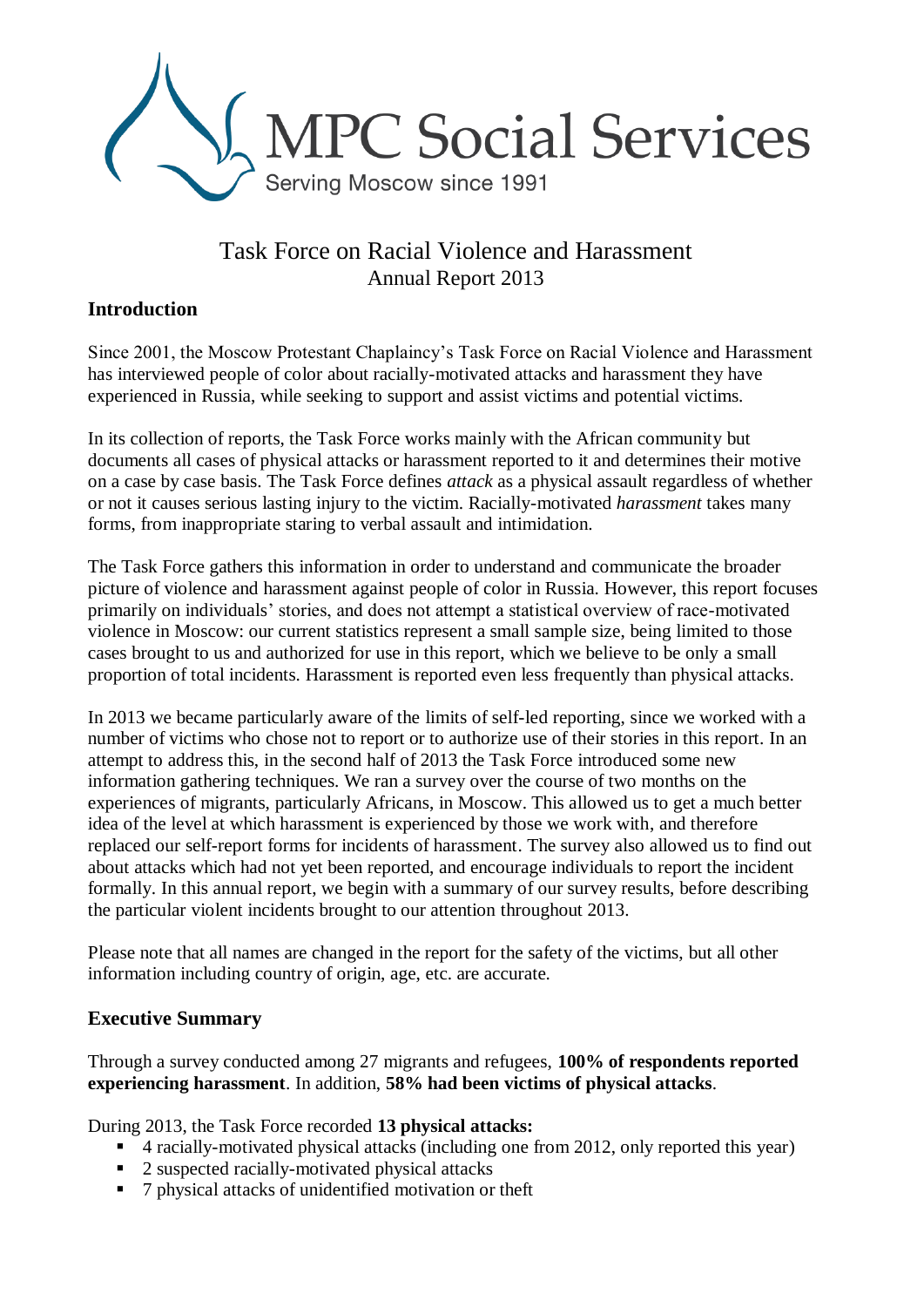NB The number of attacks is counted by incident, not by the number of people attacked in the incident.

The Task Force also recorded three cases of institutional harassment, when a group of African migrants were arrested and detained after a police raid on their apartment.

#### **Survey Results**

In a survey conducted in October and November 2013, the Task force gathered information from 27 migrants and refugees on their experiences of living in Moscow. Of those surveyed, 88.5% were male and 11.5% were female (N.B. This reflects the ratio of users of our drop-in center, but we acknowledge that it does not reflect the distribution of migrants in Moscow). The countries of origin of the respondents were as follows:

- $O$  DRC 31%
- $\circ$  Cameroon 15%
- $\circ$  Ivory Coast 23%
- $\circ$  Ghana 3.5%
- $O$  Togo 3.5%
- $\circ$  Guinea 3.5%
- $\circ$  Philippines 3.5%
- o Burkina Faso 3.5%
- $\circ$  Unstated 15%

#### **Harassment**

100% of those who responded surveyed had personally experienced what they describe as racially motivated harassment in Russia. 12.5% say they experience harassment on a daily basis; a further 12.5%, several times a week; 12.5% on a weekly basis; and an additional 25%, several times a month. This totals 62.5% who experience race-based harassment several times a month or more.

#### **Race-based violence**

65.4% of those surveyed have personally experienced what they believe to be racially motivated violence in Russia. 94.1% of those surveyed had not reported the incident(s) at the time of the interview (although some of these incidents are captured in the summaries below). In addition, 80.8% know someone who has personally experienced race-based violence in Russia.

### **Violent Incidents**

*Reports received in 2013 regarding incidents from 2012:*

**Before midnight on 11 August 2012**, a 29-year-old political refugee named Michel from the Democratic Republic of Congo was attacked at the Butova train station. Three white Russian men under the age of 30 approached him and began beating him. They insulted him, using racial slurs such as "monkey" and saying that "a monkey cannot get rich." They robbed him of all his possessions, stealing the cash he had on hand, his two mobile phones, a guitar, and his passport. The attackers quickly fled after robbing him. There were no immediate witnesses to the attack, but as Michel began to make his way back to the train station, the police arrived. After they arrived at the scene of the attack and saw that the assailants had fled, the police did not take any further action to find them. They escorted Michel away in an ambulance to the hospital.

As a result of the attack, Michel sustained injuries all over his body, particularly his head. He was treated at a Russian hospital and filed a police report with the transportation authorities at the Prospekt Mira metro station. Michel is now fully recovered. This was the first physical attack he had suffered during his three-month stay in Russia; he remains in Russia and has not experienced further violence.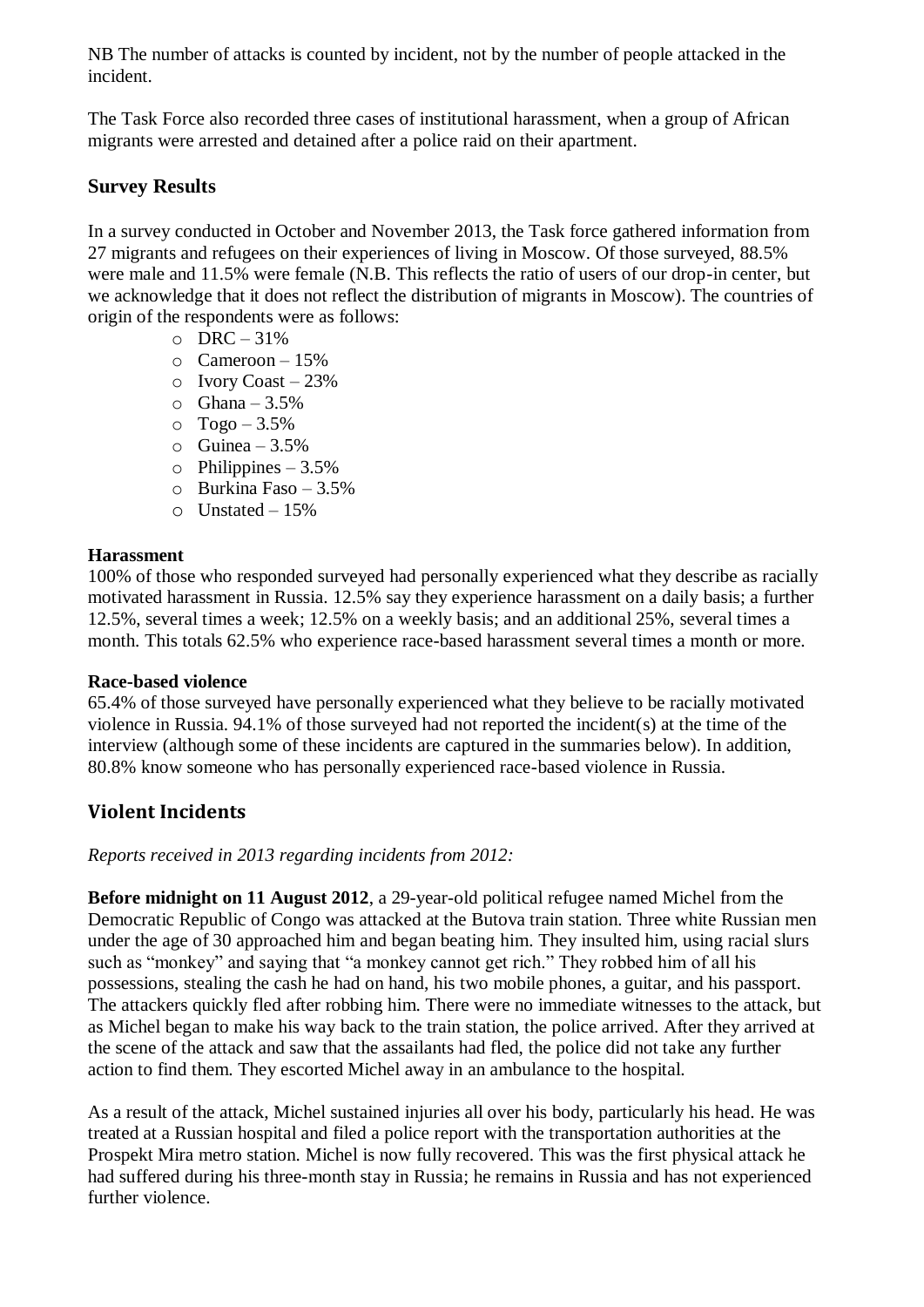#### *Reports of incidents in 2013:*

**On the afternoon of 29 March**, John, a 28-year-old man from Guinea, returned after a break to his job distributing flyers in the underground passage of Prospekt Vernadskogo metro station. As he started working, two Russians of 25-30 years approached him holding bottles of vodka and asked, "otkuda?" ('Where are you from?') He did not understand what they were saying. Then, one of them grabbed his coat. John pushed his hand away and caused him to drop the bottle he was holding. The bottle smashed on the ground. The man then made John understand that he had to pay for a new one, but John had no money. The man grabbed him and continued talking, but John could not understand what he was saying. The man punched him on the right side of his face. The other man punched him on the other side of the head. Two passers-by stopped and helped him escape.

His right eye was hurting, so he went to a drugstore, and was recommended to go to the nearest clinic. The clinic informed him that they did not treat eyes. He went to a second medical center, but they could not treat his eye either. They gave him the address of a third clinic. There, he was told that they only treated Moscow residents. However, a Nigerian lady in the waiting room saw him and intervened, saying he was a student, and offering her help as a translator. They agreed to examine him. His eyes were checked and he was given medication. The clinic informed him that he could get direct emergency care if his condition was due to an attack, but the attack had to be reported to the police. Being afraid of having his documents checked, John refused. They had to write down that the cause of his injury was a fall and thus could not offer him immediate treatment for free. However, he was advised to come back for an appointment the next Monday. That day, when he came, alone, he could not make himself understood and waited three hours without anybody attending him. He left and went to MPC Medical Advice Center the next day.

He suffered intense pain and swelling in his right eye and grazes on the left side of the forehead. It is the first time John has been attacked in the months he has been in Moscow (less than a year). He does not know why the two men attacked him, but it was obvious that they were drunk.

**On 10 April**, just before 5pm, Henry, a 39-year-old man from Ivory Coast, was walking into Polezhaevskaya metro station in order to distribute flyers. He saw a group of four Russian men beating up two other Russian men at the top of the escalator. The latter were already almost unconscious when he saw the attack. The attackers then left the two men lying on the ground. As they were walking towards the exit, they passed the place where Henry was standing and one of the men (who smelt of alcohol) punched him in the face, on the right side near the ear, and walked off. After walking about 10 meters, the man turned, saw Henry still standing at the same place and started walking back towards him. Henry started running in order to escape further attack. The attackers left.

Passers-by who had witnessed the first attack had called the police, who arrived promptly and managed to catch two of the attackers as they were leaving the station. The police then called an ambulance for the men by the escalator. Henry went back to his work.

He suffered pain in his right ear, which passed quickly. He did not notify to the police that he had been hit as well, because at the time he did not think the attack he had suffered was serious. He did not file any official report later because his documents were outdated. Henry now feels fear when he walks in the street. This is the first time Henry has been attacked in his 11 months in Moscow.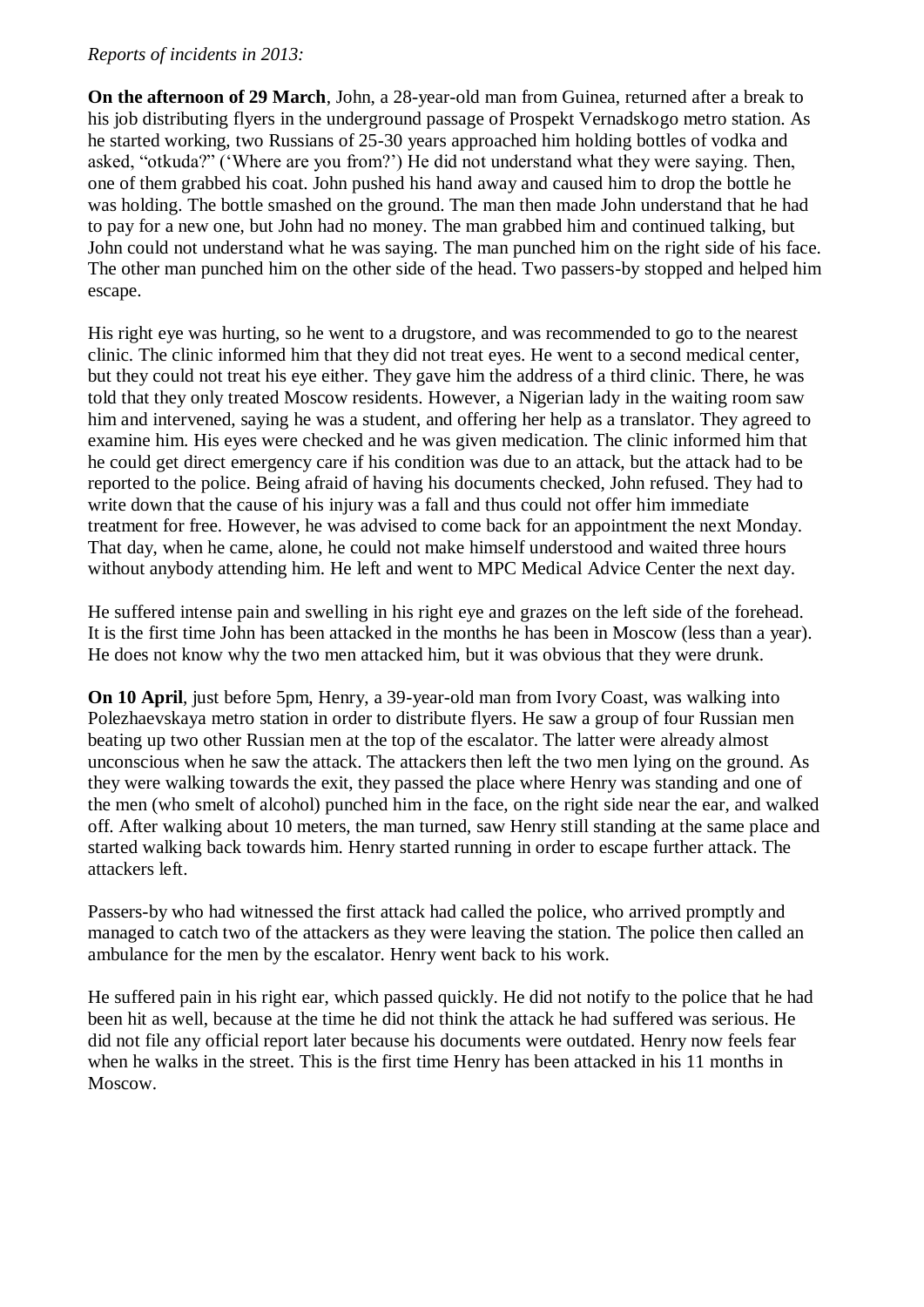**On 27 May**, around 11pm, Gregory, a 25-year-old man from Congo, was moving to a new apartment, carrying his bags on the metro. He was standing on the platform of Mayakovskaya metro station, using his cell phone, when two Russian men, aged 30-35, approached him and asked him to hand them his phone. He refused, and they punched him. He fell to the ground. Three more Russians approached and together they pushed him onto the train tracks and stabbed him in the foot. Two women were with the attackers, and did not intervene. Gregory fell unconscious.

He woke up some time later at the police station at Komsomolskaya. He discovered that all his possessions had gone, including his money, phone, documents, and an official paper acknowledging that his passport had been stolen several years ago. The police did not take a report or offer any legal assistance. They called an ambulance, and he was taken to hospital. The hospital treated his wounds and let him go.

Gregory suffered a large cut to the bottom of his foot, and other cuts and bruises. This is the first time Gregory has been attacked in his two years in Moscow.

**Around 4pm on a day in July** (exact date not known), a 32-year-old man named Eric from Ivory Coast was attacked outside the Shelkovkaya metro station where he was passing out advertisements. A white Russian man, aged 27-30 years old, approached him and, without warning, punched him in the chest. Before Eric could react, four more white Russian males approached him saying "Russia is for Russians." The assailants quickly fled afterwards. A coworker of the victim (an Eastern European woman) witnessed the attack and summoned the metro police. When the police arrived and saw that the men had already left the scene, they took no further action.

As a result of the attack, Eric suffered chest pains. He did not seek medical treatment immediately, as he feared going to the hospital because he did not have the required migration documents. He went to see a pharmacist after the attack and was given some medication to treat the pain. He did not file a police report at the time because he again feared being caught without documentation. Eric recovered from the attack, which was the first physical attack he has suffered during his almost two year stay in Russia. However, he was attacked again in September (report below).

**Around 6pm on 27 August**, Karl, a 24-year-old man from Ivory Coast, was handing out advertisements at the Mayakovskaya metro station. A drunk Russian man under 30 approached another Russian man, who was also handing out flyers, and attacked him. He then turned to Karl and grabbed him by the collar. He tried to provoke Karl to respond and fight back, but he initially resisted. Then the man hit him, so Karl began to fight back. The attacker ran to a pay phone and began making phone calls. Witnesses to the attack urged Karl to leave, fearing that the drunk man was calling the police or additional people to join the fight.

Karl sought medical attention at the MPC Medical Advice Center. He suffered severe swelling and pain in his hand, and grazes on his leg. He did not report the attack to the police because he does not speak Russian and does not have legitimate documents. It is the first time he has been attacked since arriving in Moscow in May 2012.

**Around 8pm on 1 September**, a 38-year-old man named Benjamin from the Democratic Republic of Congo was distributing flyers outside the front of the Leningradskiy railway station. He was suddenly punched on the left side of his head by an attacker from behind. As he turned to see who had done it, six Russian men, aged around 25-30, jumped on him and started beating him. They began shouting things like "black, what are you doing here? Go away!" He managed to grab hold of one of them and started to fight back, but the other five continued to hit him from behind. Eventually they began to disperse and left him on the street. He could not follow them as his head was hurting too badly. Witnesses were passing by as it happened but nobody stopped to help him.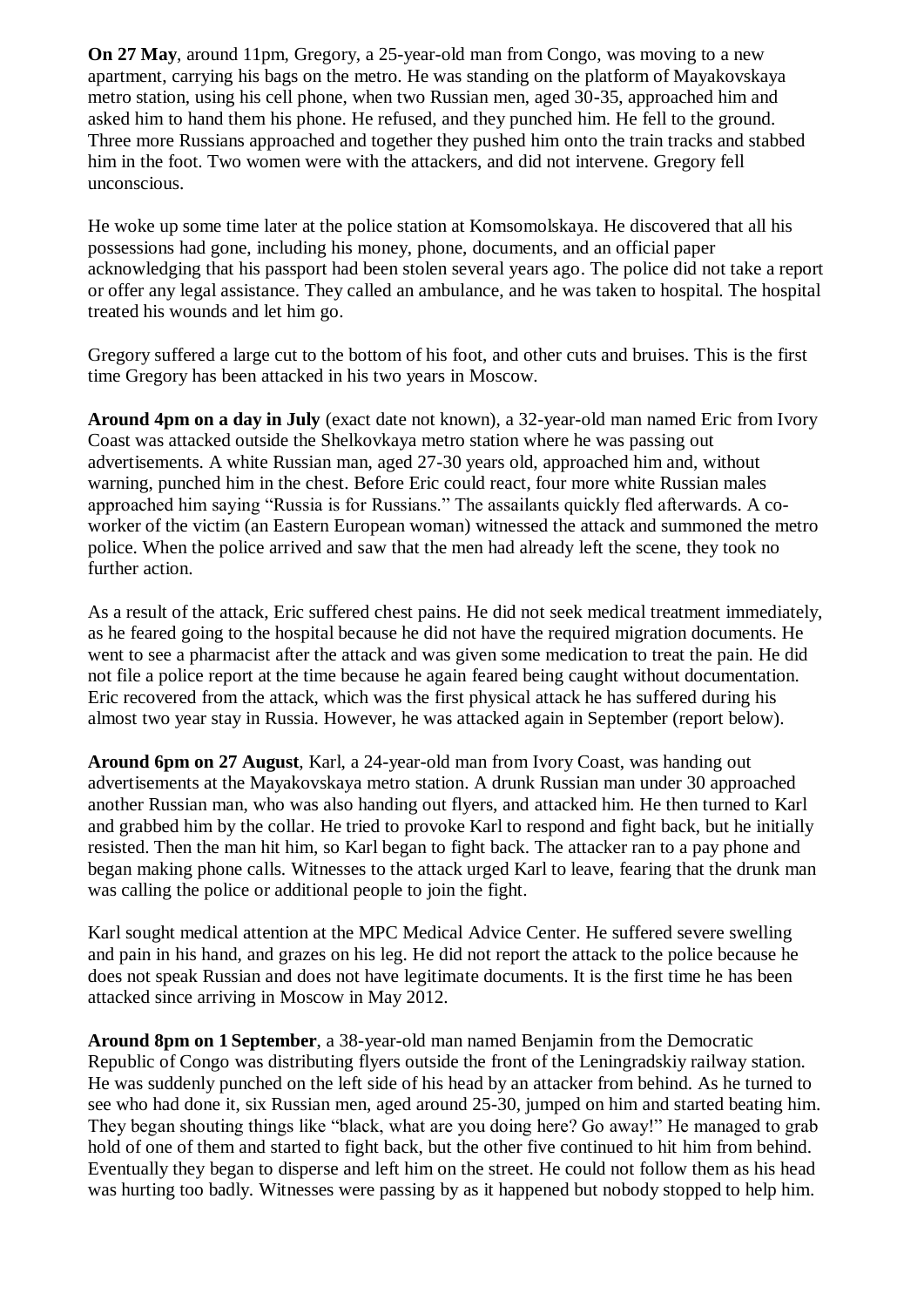Benjamin suffered intense pain in his head and as a result, could not sleep for two nights. He also experienced severe swelling in his left cheek, bleeding inside his mouth, and cuts on his knee. He sought medical help at MPC's Medical Advice Center. He did not file a report with the police because he does not have documentation, and says that friends of his who have sought help from the police have always been asked to show their documents before anything further is done. It is the second time that he has been attacked in his two years living in Moscow.

**In the early evening in late September** (exact date not known), Eric, the same 32-year-old man from Ivory Coast that was attacked in July, was attacked again outside the Mendeleevskaya metro station where he was passing out advertisements. One white Russian man (age unknown) exited the metro and approached him, gesturing in a way that implied he wanted to kill him. Eric responded by saying "thank you"; this angered the man, who then punched him in the head. Eric immediately went down into the metro to get the police, but by the time they arrived back at the scene of the assault, the attacker had already fled. Two Congolese men who were near Eric at the time witnessed the attack. It does not appear that the police took any further action once they realized that the attacker had fled.

Eric did not seek medical treatment immediately after the attack and has since recovered from his injuries. He did not file a police report at the time because he feared being caught without documentation. This was the second physical attack he had suffered during his almost two year stay in Russia; the previous one occurred in July 2013.

**Around 2am on 24 September,** Yusuf, a 17-year-old man from Guinea Conakry, was driving his taxi and was stopped by a Caucasian man, possibly Armenian, aged 30-35, who asked for a ride to Vladykino metro station. When they arrived, the man asked him to drive into a car park near the station. Yusuf saw that there was a guard at the entrance so was confident enough to drive in. However, he found that the man had two friends waiting for him, possibly an Armenian and an Azerbaijani, both aged 30-35. The man asked him to open the back doors and let his friends in. Yusuf told him that this had been his last job for the night and he was not taking any more customers. The man started to hit him and punch him in the face, before forcing the back doors open and letting his friends in. The attack continued and Yusuf struggled to defend himself and get out of the car. However, the man produced a knife and threatened him. He forced him to give him everything he had: his money, phone, car keys, documents, vehicle documents, driving license, jacket and shoes. The attackers then pushed him out of the car and drove away in it.

As well as losing everything he had, Yusuf suffered a swollen cheek, bleeding nose and sprained wrist. He sought help at the MPC Medical Advice Center. He also reported the incident to the police at Vladykino, who treated him well. They told him they would check the security cameras and advised him to contact his embassy to replace lost documents. This is the second time Yusuf has been attacked in his one year and two months in Moscow.

**Around midnight on 28 September**, Jacques, a 26-year-old man from Guinea, was heading home from work. While on the platform waiting for the train at the Yugo-Zapadnaya station, someone hit him on the head from behind. He was knocked to the ground, and two other men joined in the attack. They said "N\*\*\*er, go home" several times. It is not clear if the three perpetrators were together prior to the attack, or if they were unconnected bystanders who chose to join in. Jacques was punched and kicked several times. No one at the metro station tried to stop the attack, assist him, or call the police. His backpack was stolen, which had his passport in it. He was beaten several times in the head.

Jacques suffered a sprained wrist, and several cuts and bruises on his head and torso. He experienced headaches for two weeks following the attack and finally sought medical treatment at MPC's Medical Advice Center. Jacques did not file a police report because he was previously attacked in June of this year and the police did not do anything.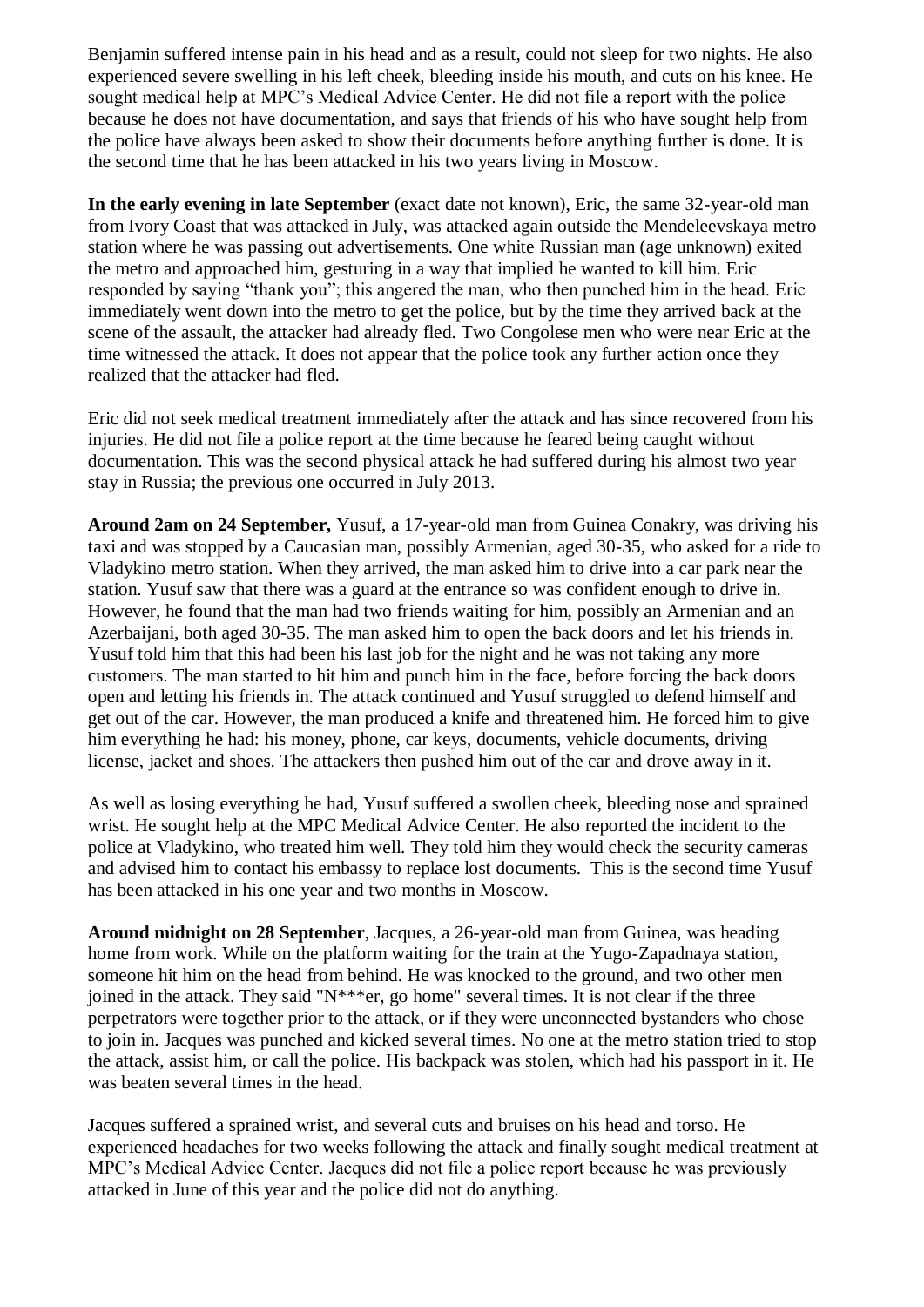**On the morning of the 4 October**, Joseph, a 29-year-old man from the Democratic Republic of Congo was working handing out flyers at Krasnopresnenskaya metro station. A Russian man approached him and asked for a lighter, but he told him he did not have one. The man started to walk away, but then turned back and once again asked for a lighter. When Joseph said no, the man punched him in the chest. Joseph quickly ran into the metro and the man did not follow.

Fortunately, Joseph was wearing a padded jacket and did not sustain any injuries. He did not report the incident to the police because he says he has no interest in talking to them. This is the sixth time he has been attacked (four of which were by the same man on consecutive days) since his arrival in Moscow in June 2011. One of these attacks took place in June 2012 and was reported in the Task Force's last Annual Report.

**At around midnight on 16 October**, Dawud, a 40-year-old man from Ivory Coast, was driving his taxi and received a call from a friend in Mitino asking him to come and collect him. He drove to Mitino, met his friend and they stood talking outside of the car for a few minutes. Five young men from the Caucasus, whom he had met before, approached them. The men were armed with guns and knives. They forced Dawud and his friend into the car and told them to drive. They drove outside of Moscow, beyond the MKAD ring-road, and into the forest. Shortly after arriving in the forest, Dawud's friend escaped from the car and ran away. The men threatened Dawud, took his wallet and phone, and asked for the pin-codes for his credit cards. He gave the code for one, and one of the men left to find a bank. He took out 14000r and called to say the code was correct. The men asked how much money was in the account; Dawud said he was not sure and they began to hit him. The men then asked for the code for the second card: he said he did not know it. They turned on Dawud and continued beating him. He eventually managed to escape from the car and half ran, half crawled to the road. He tried to stop a car, but it hit him in the side. One car stopped at a crossroads and he attempted to open the door but the man locked it and drove away. After failing to get any cars to stop, he grabbed the roof-rack of a car that had slowed down at a traffic light, pulled himself onto the roof as it was driving, and hit the screen to get the driver's attention. Eventually the driver stopped and understood that Dawud had been attacked, as he said "bandit, bandit" to help explain what had happened. The man drove him to the nearest electric train station and he found his friend also waiting there. They had to wait an hour for a train and came into Moscow at 5:30am.

Dawud suffered a deep wound in his chin, as well as pain throughout his body, especially in his side where the car hit him. He sought help at MPC's Medical Advice Center where he was given painkillers and a basic dressing, then referred to a hospital for stiches. He was initially interested in reporting to the police, but later changed his mind, expressing fear and doubt that it would come to anything. This is the second time that Dawud has been attacked in his 14 months in Moscow.

**Around 8pm on 30 November**, Robert, a 27-year-old man from Ivory Coast, was standing by himself on a train station in Moscow Region on his way home from work. He noticed three 18- 20-year-old Russian-speaking men approach the area where he was standing. The men did not immediately engage him, but as the train approached one of them pulled a heavy iron rod out of his jacket and struck Robert in the jaw. Robert was momentarily dazed and fell to the ground, and the man with the pipe then proceeded to kick him while he was on the ground. The three men then fled the scene. One bystander helped Robert get up but then got on the train and left him; there were many other witnesses but no one else helped: they all got on the train and it pulled away.

Robert suffered severe pain and swelling in his jaw, and struggled to eat solid foods. He received help at MPC's Medical Advice Center, and was referred to a specialist for an x-ray. His jaw may need to be wired, and MPC is working with partners at Civic Assistance Committee to find funding for this. Robert did not report to the police because of his irregular visa status. This is the first time Robert has been attacked since moving to Moscow one and a half years ago.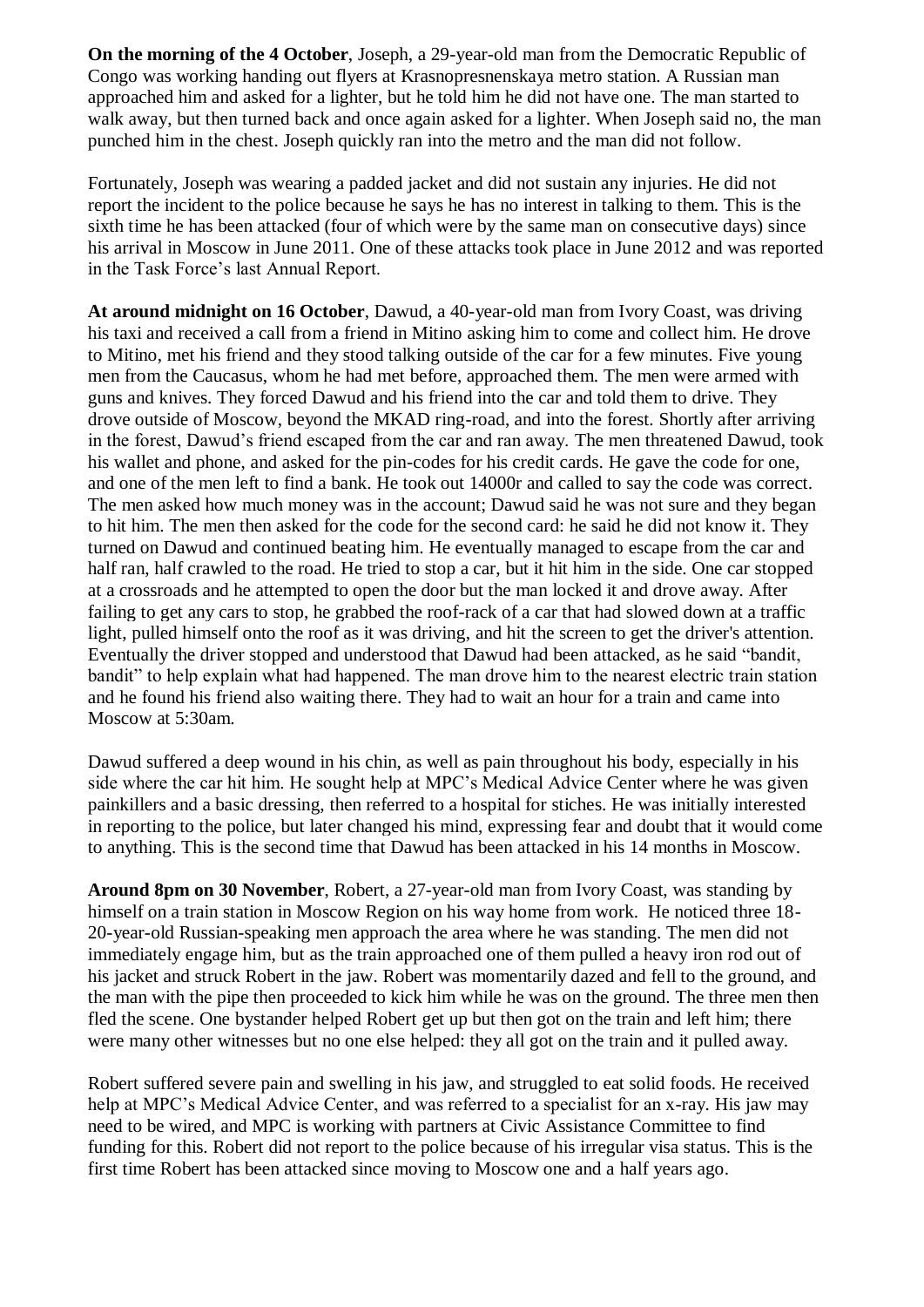#### **Institutional Harassment**

**At around 8pm on 1 November**, police raided an apartment in Lyubertsy, where 14 African migrants were living. The eight people present at the time were arrested and taken to a police station; they were detained for several hours without having their documents checked; several of them had legitimate migration document but were not given an opportunity to show them. The police took photos and fingerprints of each person. After approximately three hours, they were asked for their documents. The main tenant (who sublets the apartment to the other tenants) was asked to pay 6,000 roubles, after which they were all released.

**On the evening of 12 December**, the police raided the same apartment and detained eight people. They did not take photos or fingerprints, but kept them there for about four hours. They fined the main tenant 10,000 roubles and released six people. The remaining two were kept overnight on suspicion of owning fraudulent documents. They were fined and released the next morning.

**On the evening of 25 December**, the police raided the apartment again and detained five people. No photos or fingerprints were taken but the people were held for several hours, then fined 10,000 roubles before being releasing.

The tenants are now looking for a new apartment to try to avoid further incidents of this type.

## **Task Force News**

In 2013, the Task Force launched a Facebook page, at [www.facebook.com/MPCRacialTaskForce.](http://www.facebook.com/MPCRacialTaskForce) The page exists to offer information about the Task Force, updates on our work and upcoming events, and news and information regarding racism and hate crime in Russia.

The Task Force held three Community Events in the course of 2013, to provide support and advice to the African community in Moscow. In March, the event took place during Racism Awareness Week (March 17-23), and offered education about the work of the Task Force, statistics and information about racism in Russia, and games focused on highlighting safety tips for living in Moscow. The September event began with an overview of the work of the Task Force, then focused on building Russian language skills for everyday situations, especially for those newly arrived in Moscow. Participants had a chance to practice their Russian skills in mock 'shops' and 'metro ticket desks', where correct answers were rewarded with actual food items and metro tickets. In December, a third Community Event focused on the topic of race-based harassment, and how to respond to it. Participants shared and discussed their own experiences and the best ways to react in difficult situations. The Task Force offered tips and suggestions, but also encouraged peer-to-peer learning and support. After the discussion, we moved to a time of celebration of the upcoming holidays, and enjoyed dancing and the sharing of Christmas gifts. All three events concluded with a time of lunch and socializing.

In addition to the March Community Event, the Task Force marked Racism Awareness Week with several other initiatives. We organized a viewing of the movie, *Remember the Titans*, at the American Center, followed by a discussion about the movie and about racism in Russia. We presented the findings from our 2012 Annual Report at the UNHCR Working Group on Tolerance. We also created a handout giving advice to potential witnesses of an attack, which we distributed to the wider MPC community.

On June 19th, we marked World Refugee Day with a party for refugee children in Moscow. The event was attended by 120 children, and included outdoor games, juggling demonstrations, face painting, and arts and crafts. Lunch was also provided.

In December, we opened a new center for our clothing distribution program, which will allow us to process more clothing donations and distribute them more effectively to those most in need. We